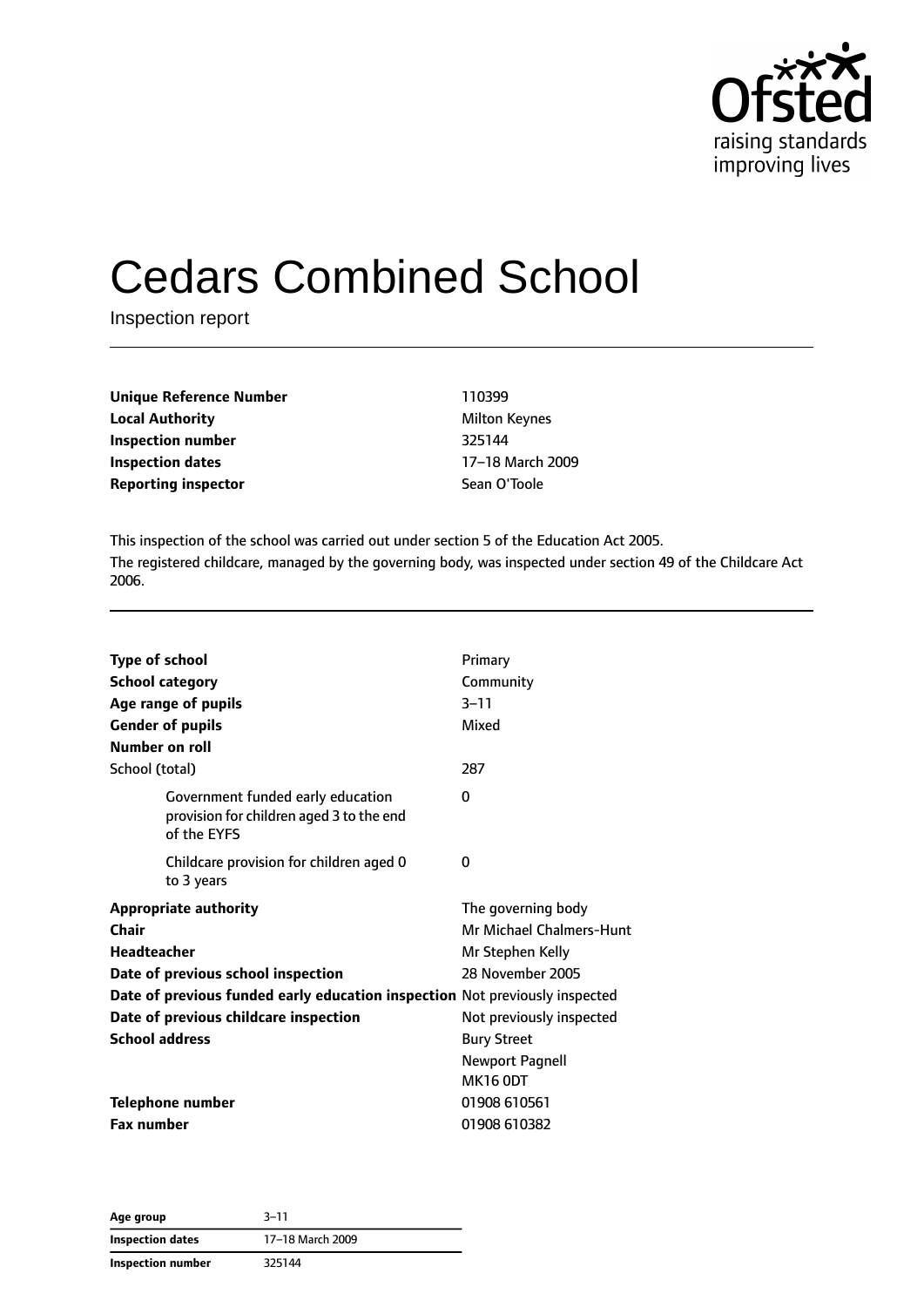.

<sup>©</sup> Crown copyright 2009

Website: www.ofsted.gov.uk

This document may be reproduced in whole or in part for non-commercial educational purposes, provided that the information quoted is reproduced without adaptation and the source and date of publication are stated.

Further copies of this report are obtainable from the school. Under the Education Act 2005, the school must provide a copy of this report free of charge to certain categories of people. A charge not exceeding the full cost of reproduction may be made for any other copies supplied.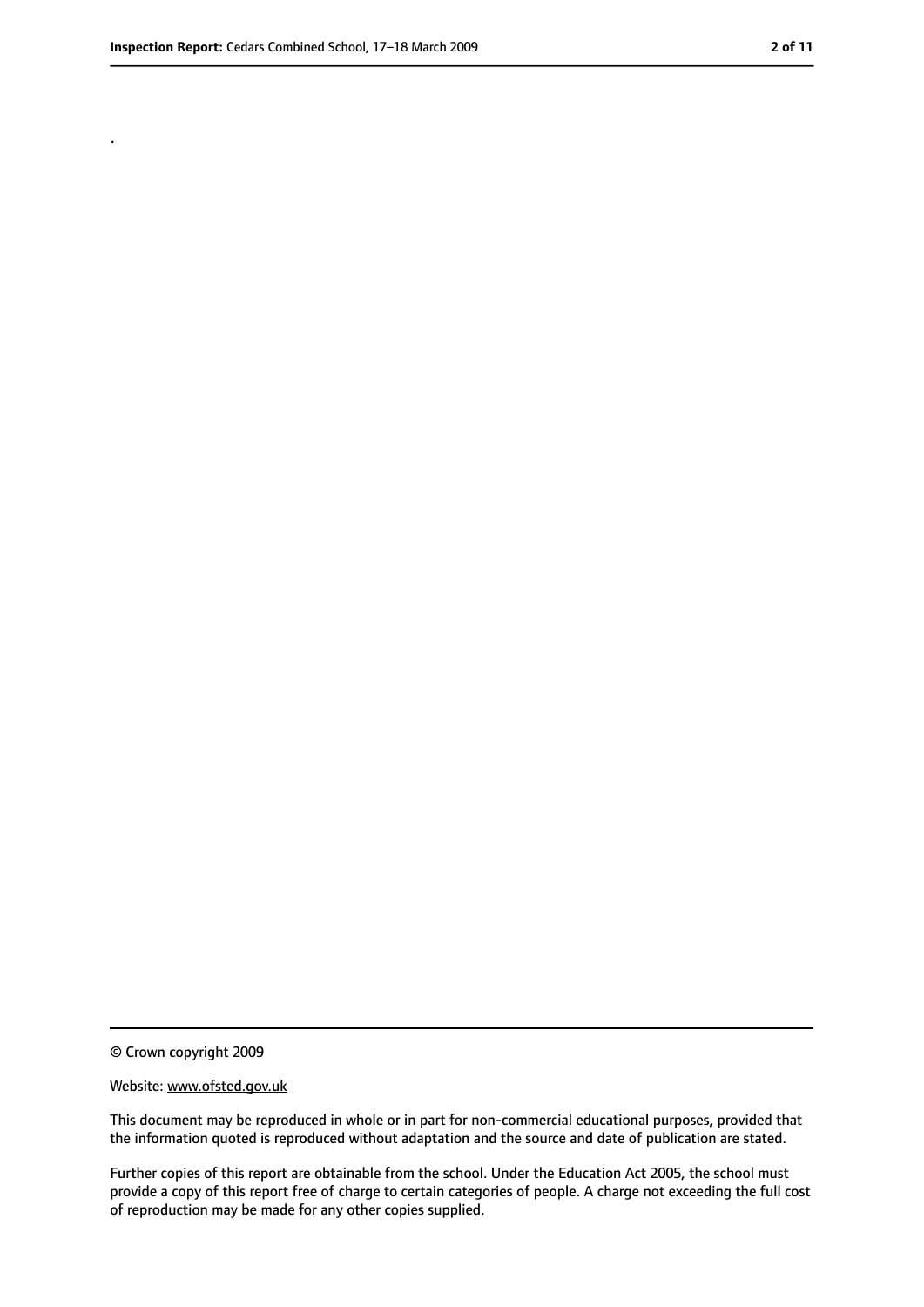# **Introduction**

The inspection was carried out by three Additional Inspectors.

#### **Description of the school**

The school is located close to the town centre. There is designated Nursery provision for seven children with statements of special educational needs for their profound learning difficulties. An average proportion of pupils have learning difficulties and/or disabilities that are linked to moderate learning, behavioural, communication or visual impairment. Almost all pupils are from White British backgrounds. Very few are at an early stage of learning English. From September 2008 the school created an Early Years Foundation Stage unit. The headteacher is new to the school, as are most of the senior leaders.

# **Key for inspection grades**

| Grade 1 | Outstanding  |
|---------|--------------|
| Grade 2 | Good         |
| Grade 3 | Satisfactory |
| Grade 4 | Inadequate   |
|         |              |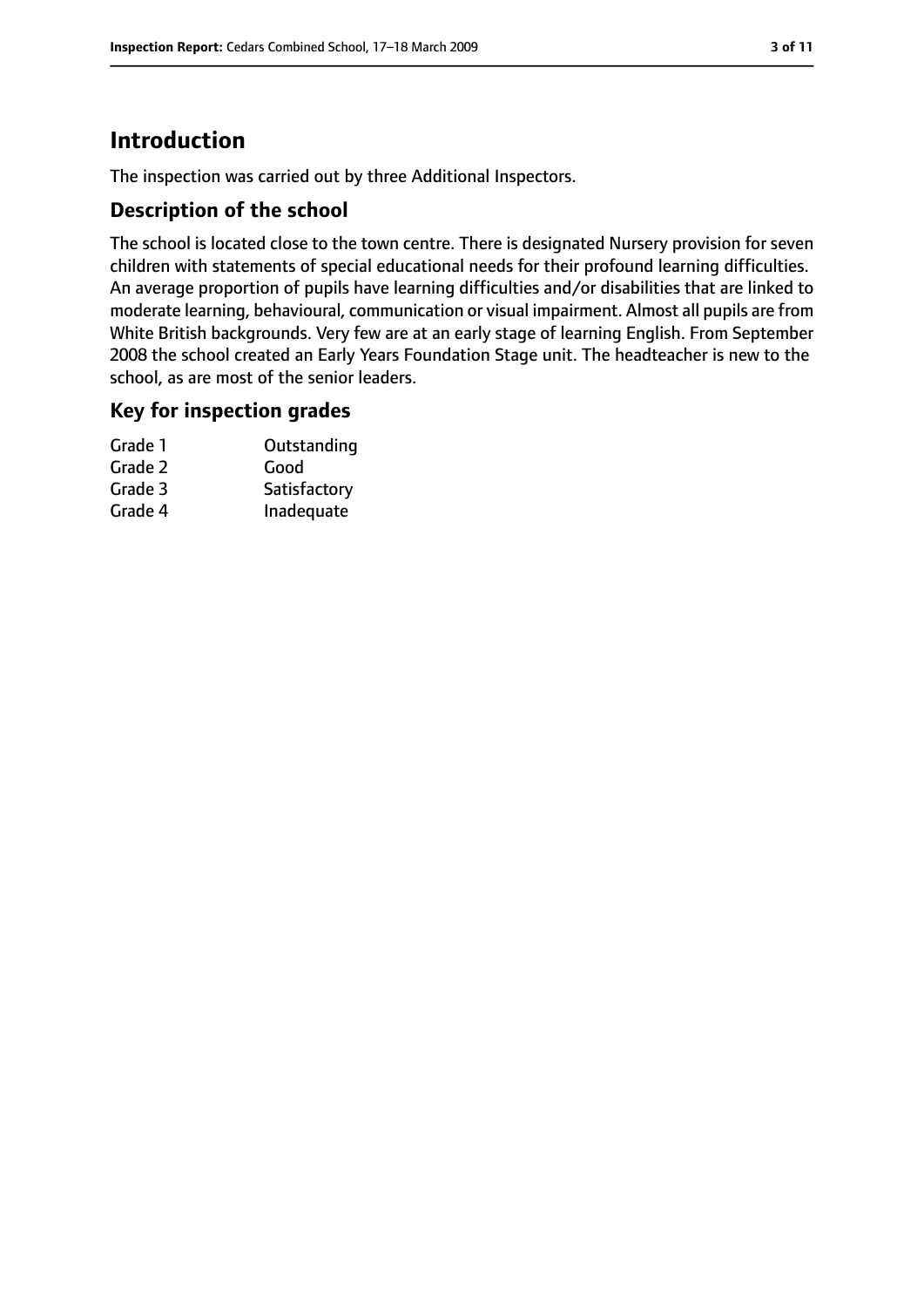# **Overall effectiveness of the school**

#### **Grade: 3**

The school provides a satisfactory standard of education. It has faced some challenges in recent years, especially regarding a decline in standards among the older pupils. There has been some underachievement in the past, especially in mathematics. In most years boys have performed less well than girls. Several initiatives have enabled the school to turn the corner and standards are rising. The pupils' current work shows that Year 6 are on course to reach levels that are average in mathematics and above average in English. The gap between boys' and girls' work has narrowed. Progress and achievement are satisfactory. Pupils talk confidently about their enjoyment of lessons, the improvements in their work and the ways in which they take responsibility. Their positive attitudes and excellent behaviour contribute much to making the school a friendly and safe place. They have good knowledge of how to live healthily and understand the importance of diet and exercise.

Leaders, governors and other staff share a common vision and their actions have led to satisfactory improvement in key areas such as English and mathematics. They have identified many areasfor improvement, but these plans are too wide-ranging and issues are not prioritised. Targets are not sufficiently clear or measurable. Although there is a programme of monitoring, it is not linked well enough to tracking pupils' performance and the use of assessment data to pinpoint the next steps in learning. Consequently, some of the teaching is not as challenging as it should be. The focus on improving aspects of the curriculum, substantial success in the Early Years Foundation Stage and gains made in pupils' performance in English show that the school has satisfactory capacity to improve.

Overall teaching and learning are satisfactory. There are good relationships between the staff and pupils. Lessons are well organised and pupils are attentive and contribute well. However, some lessons lack pace. The teaching of mathematics is only satisfactory because assessment is not sharp enough and this affects the progress of pupils, especially in Key Stage 2. The work set does not stretch the pupils sufficiently and they lack confidence in solving complex problems. Teaching in the Early Years Foundation Stage is outstanding because staff use observations and assessment to guide the children on how to improve. Similarly, there is outstanding teaching of those Nursery children with profound learning needs. Extra support is given to those with moderate learning, behavioural, communication or visual impairment and this enables them to improve satisfactorily. Pupils in Year 6 make good progress because of effective teaching and an emphasis on filling the gaps in their understanding. Throughout the school, the teaching of English is mostly good and there has been success in raising the quality of writing. Pupils are good readers and enjoy using the new library.

The great majority of parents are happy with the way that their children develop good personal qualities that equip them well for the future. Pupils are proud of their school and enjoy taking part in special events and celebrations, and taking responsibility, for instance as play leaders or council members. They get on well together and say that bullying and rough play are rare. Pupils say that they enjoy school and parents agree. One wrote, 'Cedars has a welcoming, friendly appeal with strong links to the broader community'.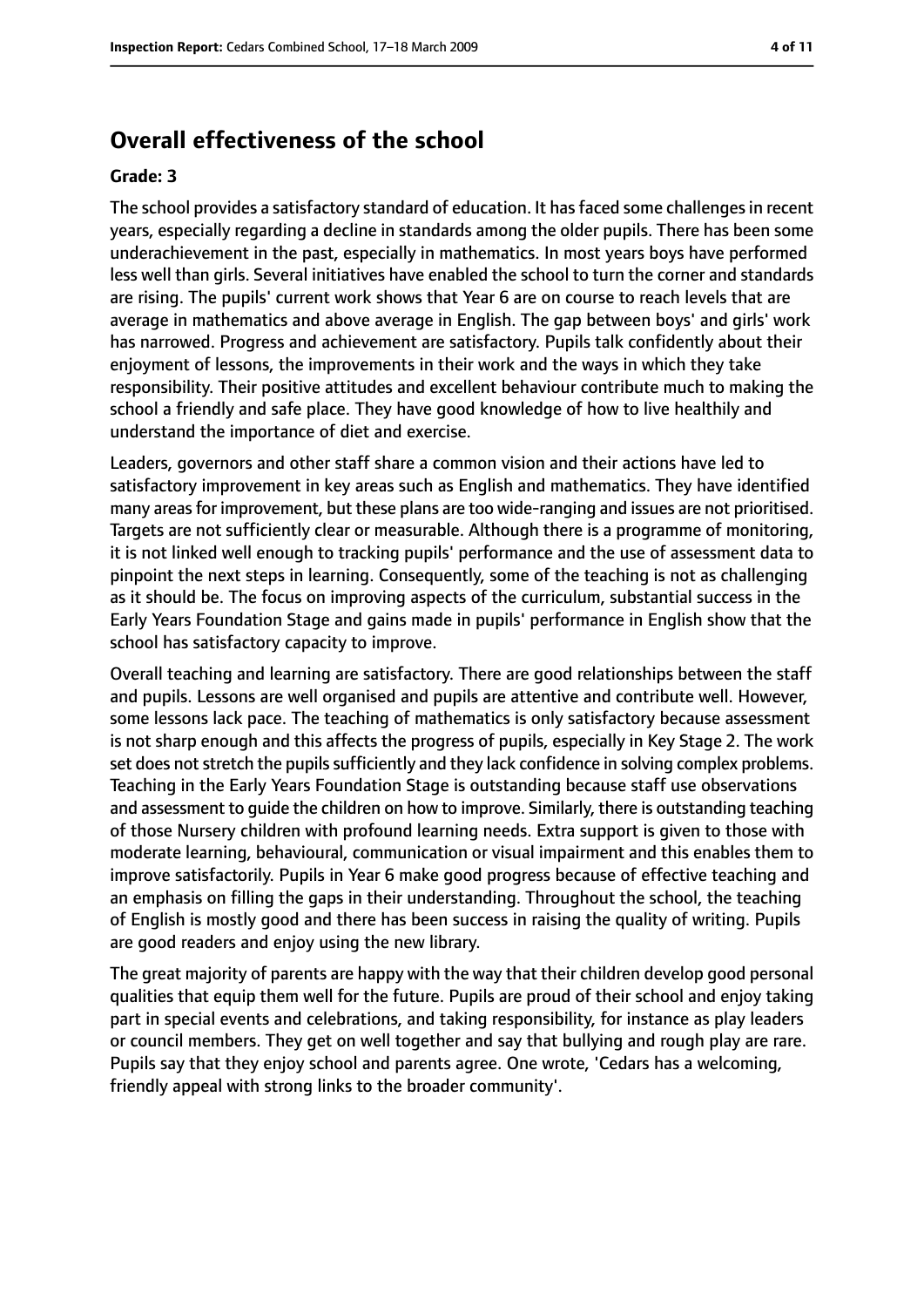## **Effectiveness of the Early Years Foundation Stage**

#### **Grade: 1**

Children get off to a very successful start in the Early Years Foundation Stage and make outstanding progress. By the time they start in Year 1, almost all of the children are working at levels that are in advance of those expected for their age in all areas of learning. Children thrive in the very calm and purposeful atmosphere where they have opportunities to explore and investigate. Boys and girls respond enthusiastically to staff high expectations for their behaviour and, as a result, their personal and social skills improve rapidly. Children are happy because the adults inspire them with confidence. The classrooms are stimulating and resources are used very well to make learning fun. Children make imaginative use of the outside areas that provide an exciting level of challenge and stimulation, especially for the more capable children. The provision for those with statements of special educational needs is exemplary, because staff have an excellent understanding of every child's needs. Consequently, these children have their profound and multiple learning and physical needs met exceptionally well. Excellent leadership has led to success in integrating the work of the Nursery and Reception classes and this is paying dividends in ensuring that the curriculum is rich, challenging and inclusive. Staff know the children very well and use their observations to assess the children's progress and to plan the next steps in learning. One success of their analysis has been much improved progress in children's knowledge of sounds and letters. Very effective organisation gives the children real opportunities to make choices and to plan their own work so that they become engrossed in their activities. Staff are outstanding in meeting the welfare and personal needs of every child.

## **What the school should do to improve further**

- Ensure that leadership at all levels makes better use of monitoring and tracking data to accelerate improvement.
- Increase the pace of lessons and use assessment to ensure that work is pitched at sufficiently challenging levels for all pupils, especially in mathematics.
- Improve the school's strategic planning so that targets are clear and measurable, and ensure that issues are prioritised.

A small proportion of the schools whose overall effectiveness is judged satisfactory but which have areas of underperformance will receive a monitoring visit by an Ofsted inspector before their next section 5 inspection.

# **Achievement and standards**

#### **Grade: 3**

For several years, standards at the end of Year 2 have been above average and pupils have made good progress in acquiring skills in reading, writing and mathematics. However, standards at the end of Year 6 have dipped in recent years, especially in mathematics, and the gap between boys' and girls' performance had widened. This trend has been reversed. Although more remains to be done, standards are improving and pupils' current work shows that they are working at above average levels in English. They are particularly successful in reading and, through the introduction of a more creative curriculum, are applying their basic writing skills in other subjects. There remain gaps in pupils' mathematical knowledge of multiplication facts and their understanding of how to solve complex problems. Standards in mathematics are average but lag behind those in English. There has been some underachievement and inconsistent progress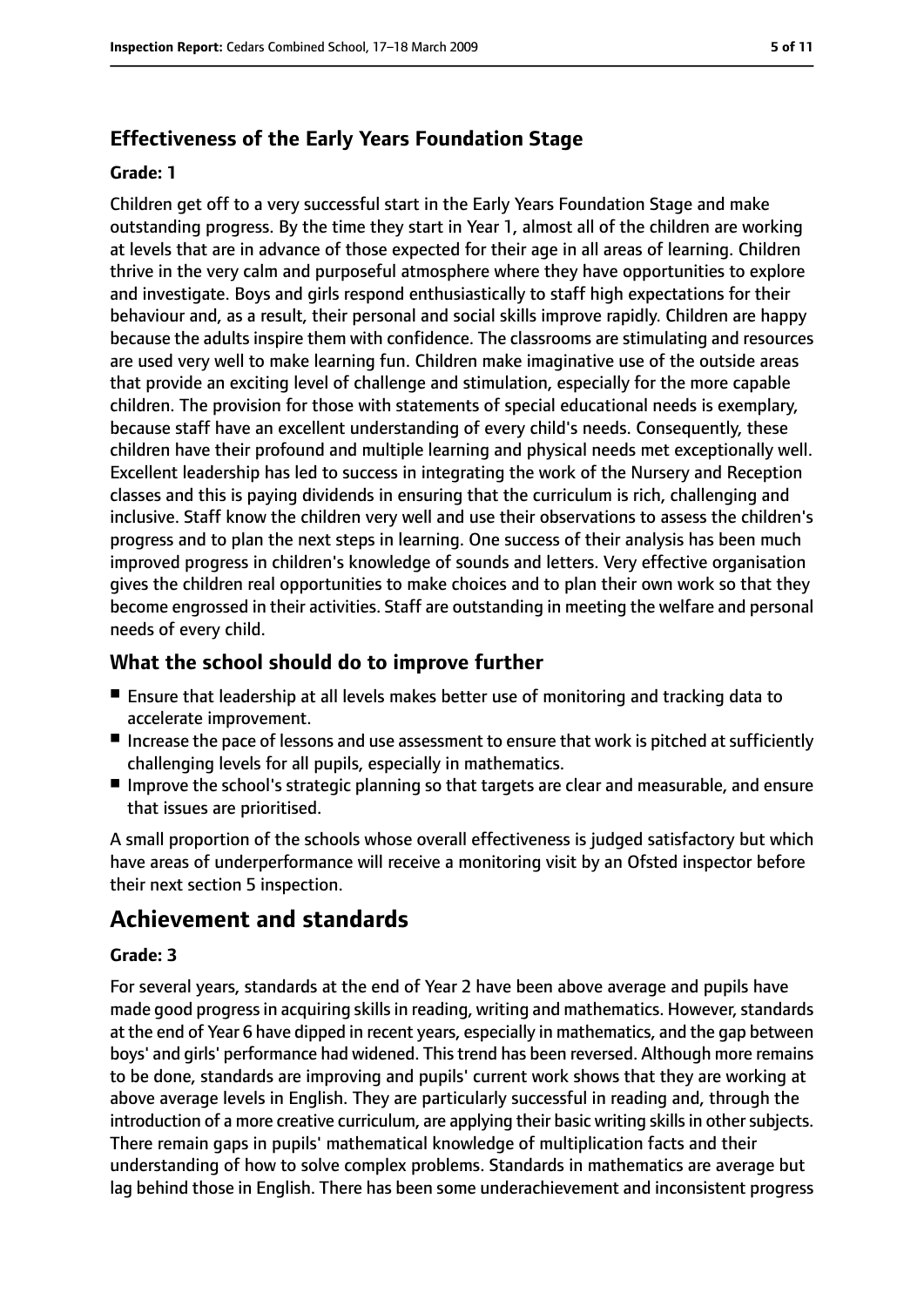in the past but pupils are improving steadily. The gap between boys' and girls' performance has narrowed as staff have provided a better balance of activities to interest boys. The more able pupils make satisfactory progress but sometimes their work, especially in mathematics, is not demanding enough. The different groups of pupils with moderate learning or behavioural difficulties, or communication or visual impairment, receive sound support and this enables them to make satisfactory progress. Those at an early stage of learning English receive satisfactory support and work hard to communicate with their classmates and to join in all activities.

# **Personal development and well-being**

#### **Grade: 2**

Pupils behave outstandingly well and show much respect for others. They say that they feel safe in school and know how to deal with the rare incidence of bullying. Pupils listen well to each other, respect different views and are always willing to help those who need extra support. One play leader said, 'I really enjoy helping the children who might feel lonely'. Pupils have good awareness of moral and social issues and are keen to support charities. They have a satisfactory knowledge of other cultures and enjoy celebrating their own and others' achievements. They work together effectively and enjoy taking responsibility such as in the school council. Pupils know the importance of keeping fit and healthy and respond enthusiastically in physical activities, although they would like more opportunities to use the sports field. The older pupils are excited about their transfer to the next school and feel that they are well prepared.

# **Quality of provision**

## **Teaching and learning**

#### **Grade: 3**

Relationships between staff and pupils are good. Pupils are confident that the staff will help them if they are unsure of anything. Lessons are well planned and prepared. Support staff work in harness with the teachers so that different groups receive appropriate support. Pupils are attentive listeners and keen to please. Their behaviour is excellent and they maintain good concentration even when introductions to lessons are too long. Sometimes, lessons lack sufficient challenge and the pace drifts so that the momentum of learning slows. This is because staff do not make enough use of assessment to pitch tasks at demanding levels. Staff regularly mark the pupils' work and add positive comments. In the best practice, there is guidance to show the pupils how to improve their work. English is taught well and older pupils have enjoyed the approaches that have enabled them to write in different styles. Pupils take pride in their work and present it well.

## **Curriculum and other activities**

#### **Grade: 3**

Pupils enjoy the extra-curricular activities and say that they learn much when they go on visits linked to their topic work. The school has reviewed its curriculum and is making good headway in providing opportunities for the pupils to apply their literacy skills in other subjects. Not enough has been done to extend pupils' numeracy skills through a similar approach. Pupils enjoy opportunities to discuss sensitive issues in their lessons in personal, social and health education that contribute much to their positive attitudes and knowledge of how to live healthily.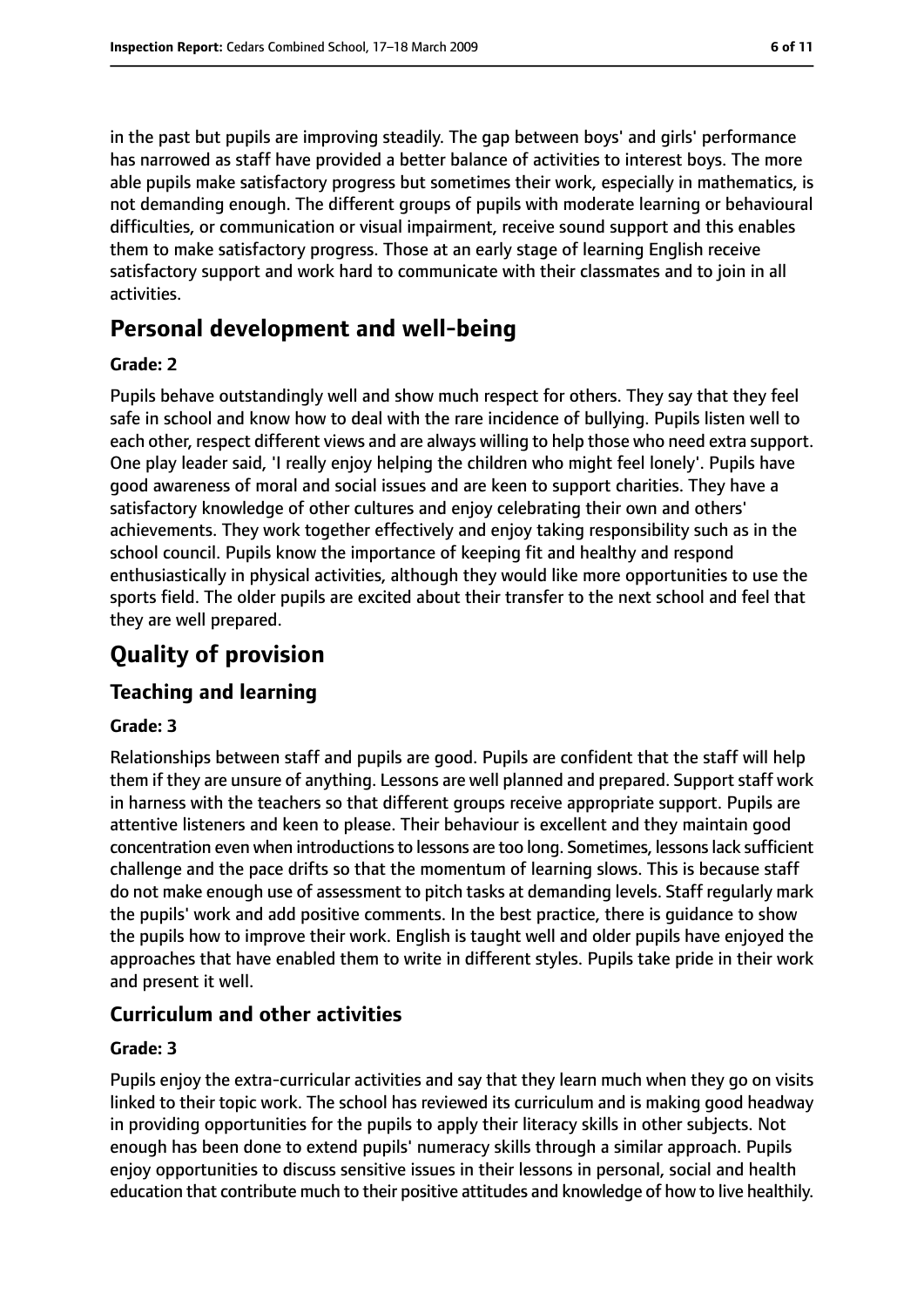All required subjects are taught and there is an appropriate balance between academic, creative and practical work. Pupils enjoy using the library and are proud of the food technology area, but would like more opportunities to cook. The school provides satisfactorily for pupils' cultural development, although it does not draw sufficiently on the experience and backgrounds of its minority ethnic groups to enhance the curriculum.

#### **Care, guidance and support**

#### **Grade: 3**

Parents are confident that their children receive good support and levels of care and inspection evidence confirms this. One commented that, 'The staff are approachable and listen carefully to concerns'. Systems to ensure pupils' health and safety are securely in place and staff have been checked to ensure their suitability for working with children. Support for those in the designated Nursery provision for children with profound learning needs is excellent. In the rest of the school, staff provide satisfactory academic quidance through their marking but assessment and tracking systems are only just beginning to identify the needs of individuals and this means that work is not always pitched at the right level. It is clear that staff know and like the pupils and that there is mutual respect between them.

# **Leadership and management**

#### **Grade: 3**

The headteacher and new leadership team have made a steady start in tackling the school's weaknesses in pupils' learning at Key Stage 2. There is a shared commitment and enthusiasm. Several initiatives are underway and have begun to take effect in improving aspects of English. In addition, the new Early Years Foundation Stage leader has made an impressive impact on the quality of provision for these young children. Several important issues still need to be resolved in Key Stages 1 and 2, including using assessment to pinpoint gaps in pupils' learning so that progress is better, especially in mathematics. The school's plans for improvement lack an incisive edge, because measures of success are not sharp and relevant issues have not been prioritised sufficiently. Leaders work hard and have taken a variety of actions to improve standards but they are not always clear about the impact they have made because their role in evaluating the school's work is at an early stage of development. Governors provide good support and are knowledgeable about the school. They know that the school's performance in recent years has not been as good as it should have been and are determined to secure improvement by holding the staff to account more robustly. The school makes a satisfactory contribution to community cohesion. There are sound partnerships within the locality and good links with parents. It promotes respect and understanding between different groups of pupils and staff. The inclusive Early Years Foundation Stage helps children to work alongside and value those who are vulnerable or who have specific needs.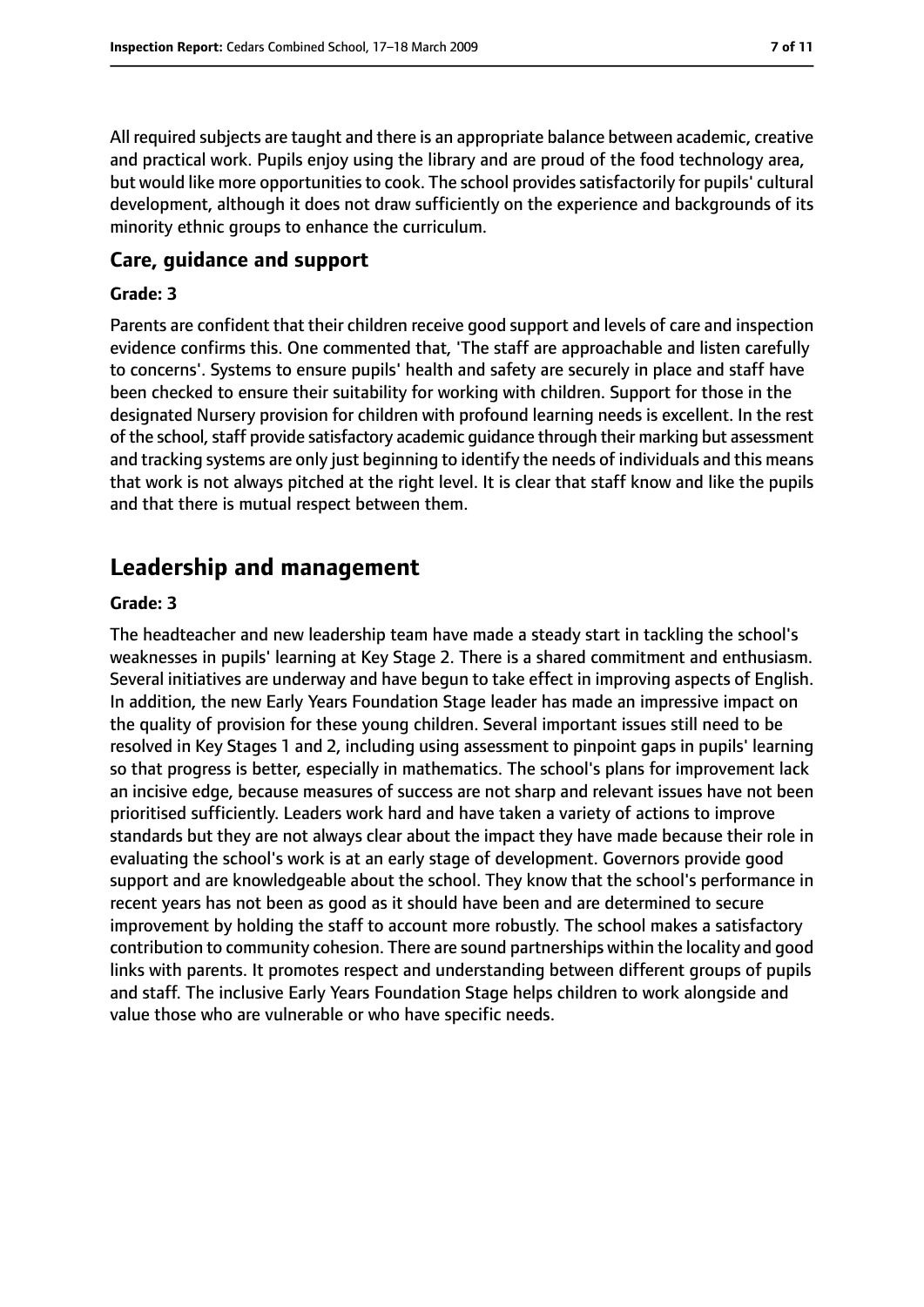**Any complaints about the inspection or the report should be made following the procedures set out in the guidance 'Complaints about school inspection', which is available from Ofsted's website: www.ofsted.gov.uk.**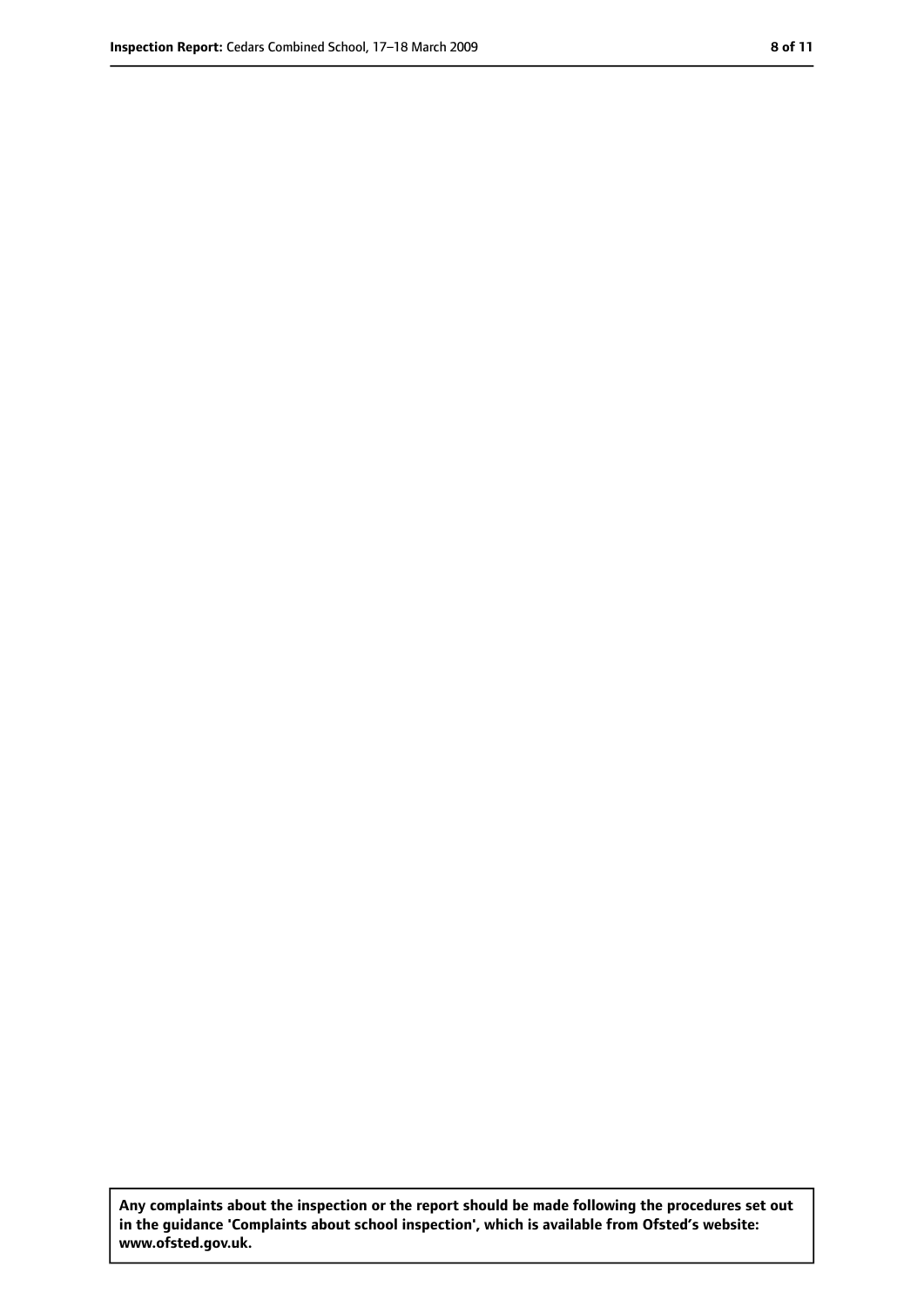# **Inspection judgements**

| key to judgements: grade 1 is outstanding, grade 2 good, grade 3 satisfactory, and ا | School         |
|--------------------------------------------------------------------------------------|----------------|
| arade 4 inadequate                                                                   | <b>Overall</b> |

#### **Overall effectiveness**

| How effective, efficient and inclusive is the provision of<br>education, integrated care and any extended services in meeting the<br>needs of learners? |     |
|---------------------------------------------------------------------------------------------------------------------------------------------------------|-----|
| Effective steps have been taken to promote improvement since the last<br>inspection                                                                     | Yes |
| How well does the school work in partnership with others to promote learners'<br>well being?                                                            | 3   |
| The capacity to make any necessary improvements                                                                                                         |     |

# **Effectiveness of the Early Years Foundation Stage**

| How effective is the provision in meeting the needs of children in the<br>l EYFS?            |  |
|----------------------------------------------------------------------------------------------|--|
| How well do children in the EYFS achieve?                                                    |  |
| How good are the overall personal development and well-being of the children<br>in the EYFS? |  |
| How effectively are children in the EYFS helped to learn and develop?                        |  |
| How effectively is the welfare of children in the EYFS promoted?                             |  |
| How effectively is provision in the EYFS led and managed?                                    |  |

#### **Achievement and standards**

| How well do learners achieve?                                                  |  |
|--------------------------------------------------------------------------------|--|
| $\vert$ The standards <sup>1</sup> reached by learners                         |  |
| How well learners make progress, taking account of any significant variations  |  |
| between groups of learners                                                     |  |
| How well learners with learning difficulties and/or disabilities make progress |  |

#### **Annex A**

<sup>&</sup>lt;sup>1</sup>Grade 1 - Exceptionally and consistently high; Grade 2 - Generally above average with none significantly below average; Grade 3 - Broadly average to below average; Grade 4 - Exceptionally low.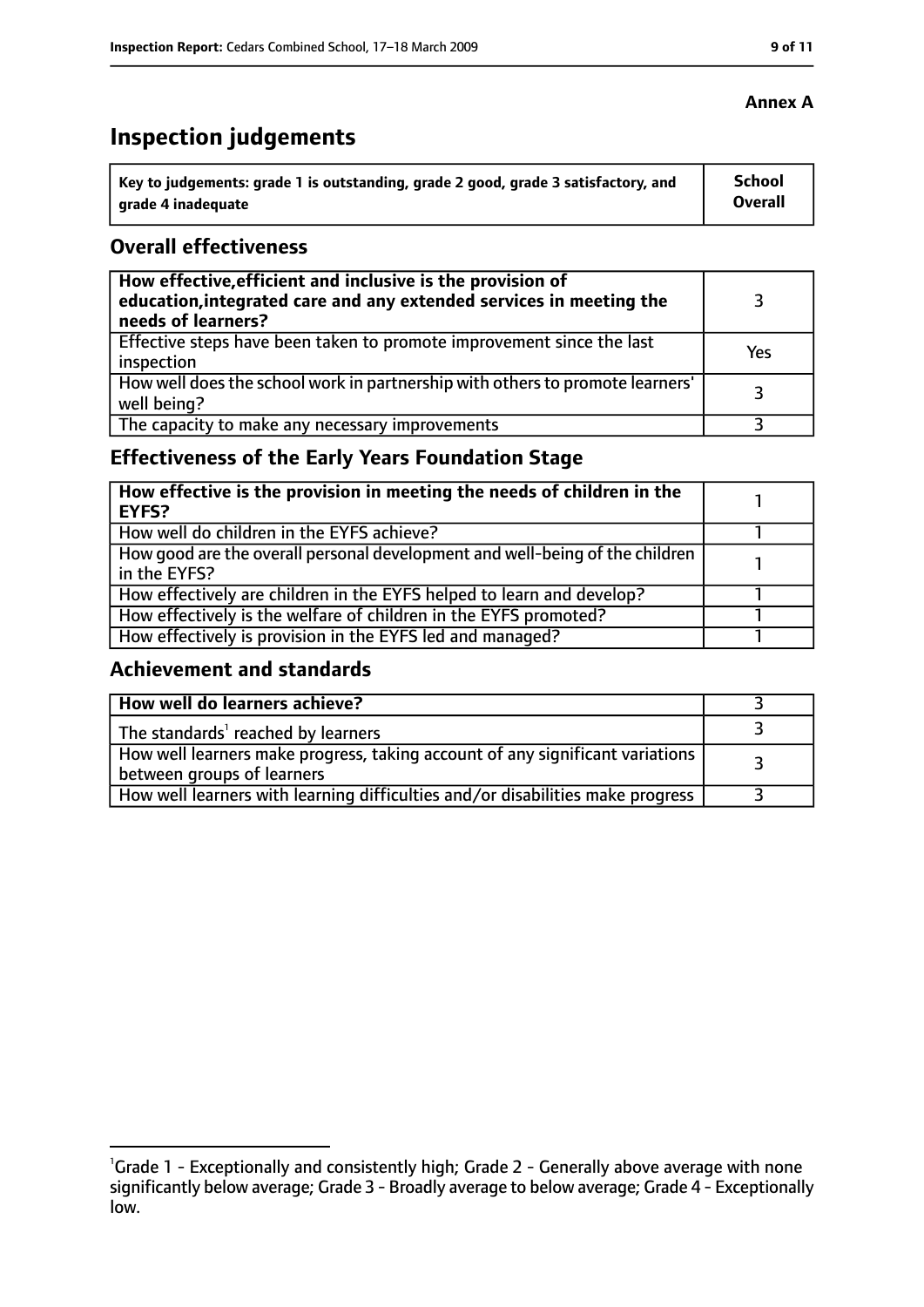# **Personal development and well-being**

| How good are the overall personal development and well-being of the<br>learners?                                 |  |
|------------------------------------------------------------------------------------------------------------------|--|
| The extent of learners' spiritual, moral, social and cultural development                                        |  |
| The extent to which learners adopt healthy lifestyles                                                            |  |
| The extent to which learners adopt safe practices                                                                |  |
| The extent to which learners enjoy their education                                                               |  |
| The attendance of learners                                                                                       |  |
| The behaviour of learners                                                                                        |  |
| The extent to which learners make a positive contribution to the community                                       |  |
| How well learners develop workplace and other skills that will contribute to<br>their future economic well-being |  |

# **The quality of provision**

| How effective are teaching and learning in meeting the full range of<br>learners' needs?              |  |
|-------------------------------------------------------------------------------------------------------|--|
| How well do the curriculum and other activities meet the range of needs and<br>interests of learners? |  |
| How well are learners cared for, quided and supported?                                                |  |

# **Leadership and management**

| How effective are leadership and management in raising achievement<br>and supporting all learners?                                              |           |
|-------------------------------------------------------------------------------------------------------------------------------------------------|-----------|
| How effectively leaders and managers at all levels set clear direction leading<br>to improvement and promote high quality of care and education |           |
| How effectively leaders and managers use challenging targets to raise standards                                                                 | 3         |
| The effectiveness of the school's self-evaluation                                                                                               | 3         |
| How well equality of opportunity is promoted and discrimination eliminated                                                                      | 3         |
| How well does the school contribute to community cohesion?                                                                                      | 3         |
| How effectively and efficiently resources, including staff, are deployed to<br>achieve value for money                                          | 3         |
| The extent to which governors and other supervisory boards discharge their<br>responsibilities                                                  |           |
| Do procedures for safequarding learners meet current government<br>requirements?                                                                | Yes       |
| Does this school require special measures?                                                                                                      | <b>No</b> |
| Does this school require a notice to improve?                                                                                                   | No        |